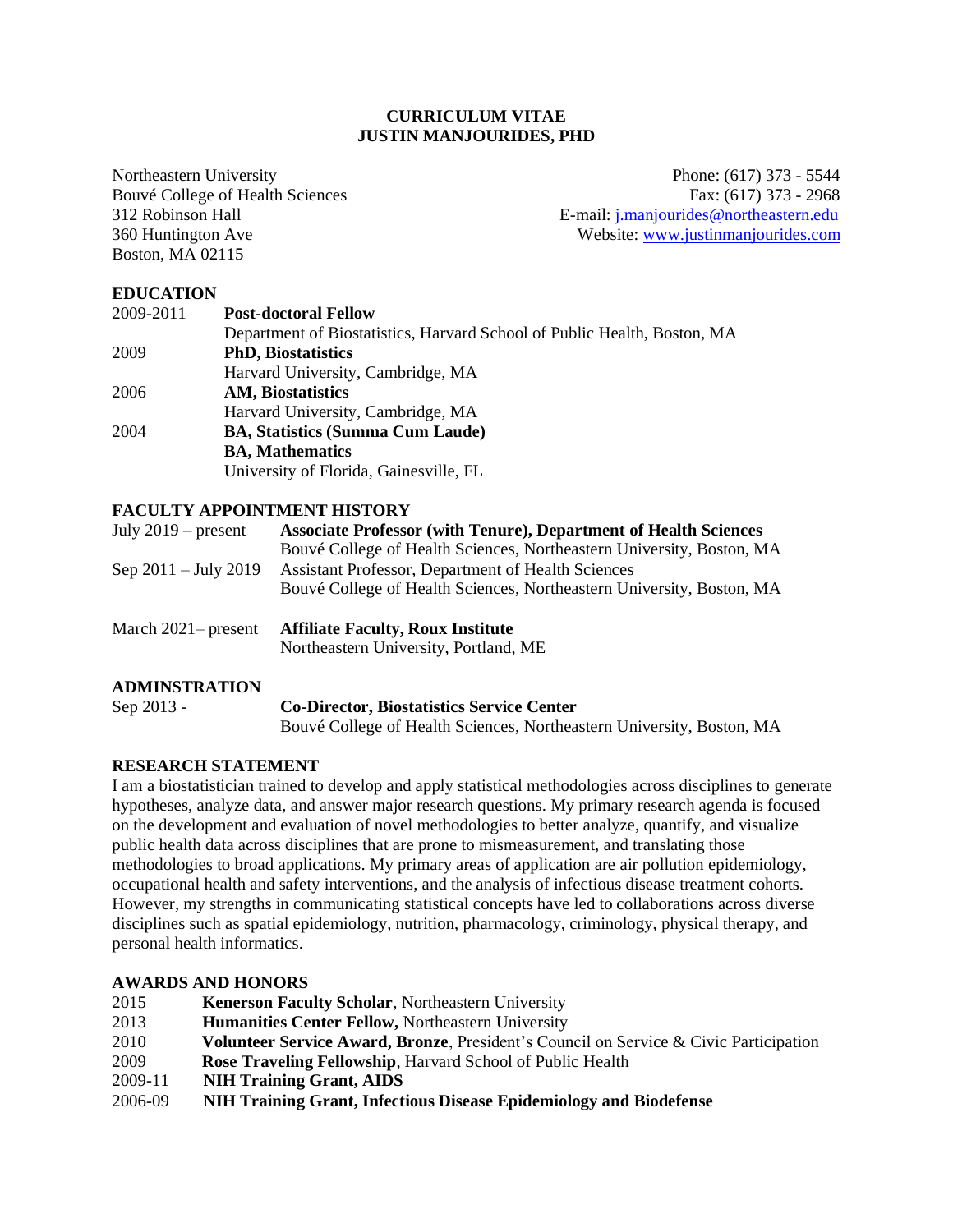2009, 2006 **Distinction in Teaching**, Dept. of Biostatistics, Harvard School of Public Health 2004-06 **NIH Training Grant**, Environmental Statistics

### **SCHOLARSHIP AND RESEARCH Publications**

*Refereed articles \*Indicates graduate student author +Indicates undergraduate student author*

### **Submitted**

- 1. Eum KD, Honda TJ, Wang B\*, Kazemiparkouhi F, **Manjourides J**, Pun VC, Pavlu V, Suh HH. Long-Term Nitrogen Dioxide Exposure and Cause-Specific Mortality in the U.S. Medicare Population. (*Currently Under Review, American Journal of Epidemiology).*
- 2. Grant MP\*, Okechukwu CA, Sparer EH, **Manjourides J**, Dennerlein JT. Weekly safety inspection scores of the physical working conditions predict weekly worker safety climate scores on six commercial construction sites. (*Currently under review).*

## **Accepted**

- 1. Zimmerman E, Watkins D, Huerta-Montañez G, Rosario Z, Feric Z, **Manjourides J**, Vélez-Vega C, Figueroa A, Hines M, Martens A, Cordero J, Alshawabkeh A, Meeker J. (2021) An Examination of Gestational Phthalate Exposure in relation to infant Non-Nutritive Suck in a Birth Cohort in Puerto Rico. *Environment International*.
- 2. Ponnada A, Thapa-Chhetry B, **Manjourides J**, & Intille S. (2021) Measuring criterion validity of microinteraction ecological momentary. assessment (micro-EMA): Exploratory pilot study with physical activity measurement. *JMIR mHealth Uhealth* 9(3): e23391
- 3. Brooks MB\*, Mitnick C, & **Manjourides J.** Adjusting for informative censoring in Cox proportional hazards models: application to a multidrug-resistant tuberculosis cohort. PLOS One. 15(10), e0240297.
- 4. Peters SE, Trieu H, **Manjourides J**, Katz JN, Dennerlein JT. (2020). Designing a participatory Total Worker Health<sup>®</sup> organizational intervention for commercial construction subcontractors to improve worker safety, health, and well-being: The "ARM for Subs" Trial. *International Journal of Environmental Research and Public Health. 17(14):5093. doi: 10.3390/ijerph17145093. PMID: 32679687; PMCID: PMC7400451.*
- 5. **Manjourides J**, Zimmerman E, Watkins D, Carpenito T, Vélez-Vega C, Huerta-Montañez G, Rosario Z, Ayala I, Vergara C, Feric Z, Suh HH, Gu AZ, Brown P, Cordero J, Meeker J, & Alshawabkeh A.(2020) Cohort Profile: Center for Research on Early Childhood Exposures in Puerto Rico (CRECE). *BMJ Open, 10:e036389. doi: 10.1136/bmjopen-2019-036389*.
- 6. Dennerlein JT, Weinstein D, Huynh W, Tessler J, Bigger L, Murphy L, & **Manjourides J**. (2020) Associations between a safety prequalification survey and worker safety experiences on commercial construction sites. *American Journal of Industrial Medicine*. Sep;63(9):766-773. doi: 10.1002/ajim.23143. Epub 2020 Jun 9. PMID: 32515080.
- 7. Wang B\*, Eum KD, Kazemiparkouhi F\*, Li C, **Manjourides J**, Pavlu V, and Suh HH. (2020). The Impact of long-term PM2.5 exposure on specific causes of death: exposure response curves and effect modification among 53 million U.S. Medicare beneficiaries. *Environmental Health. 19(1):20. doi: 10.1186/s12940-020-00575-0. PMID: 32066433; PMCID: PMC7026980.*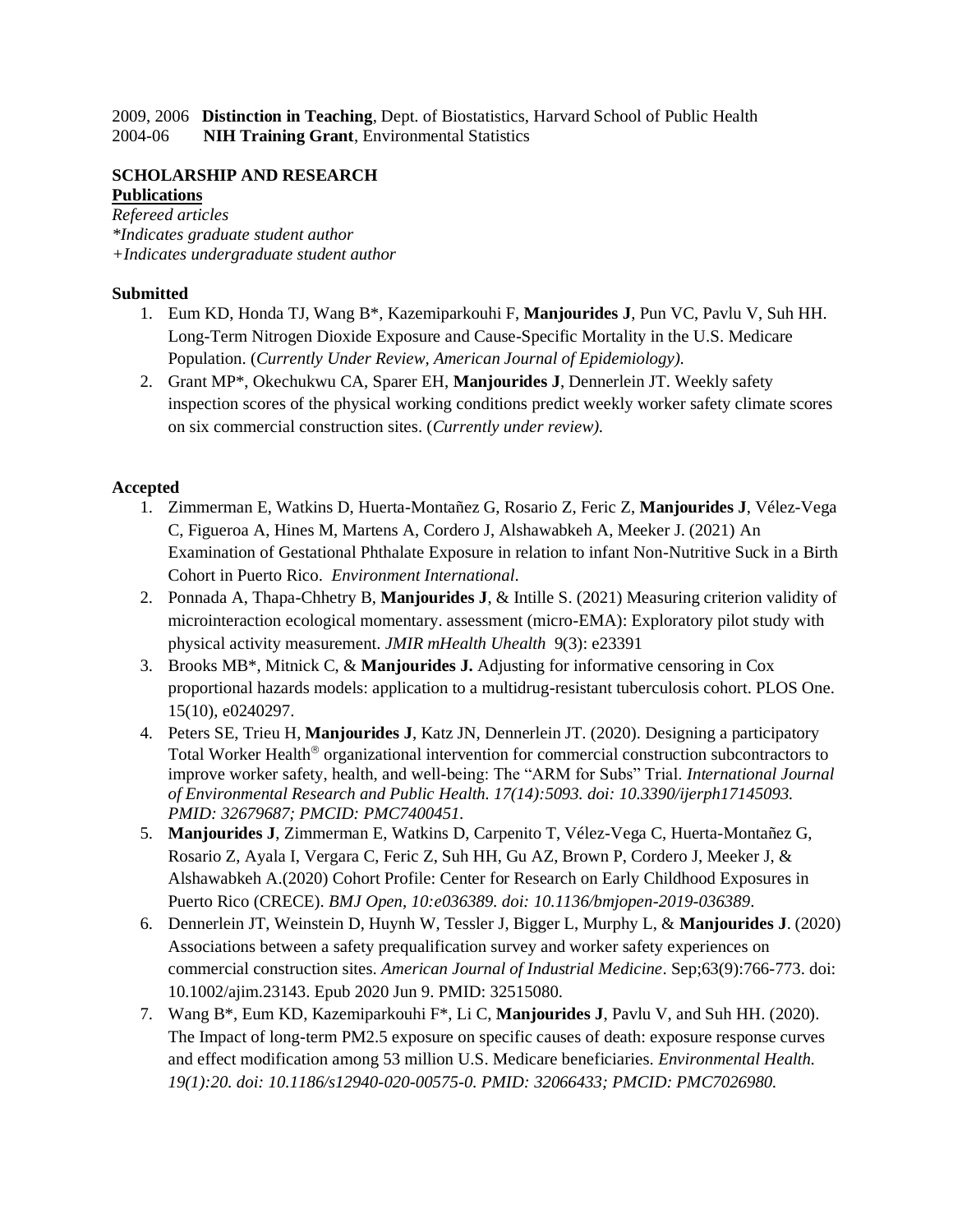- 8. Coull BA, Lee S, McGee G, **Manjourides J**, Mittleman MA, Wellenius GA. (2020). Corrections for Measurement Error Due to Delayed Onset of Illness for Case-Crossover Designs. *Biometrics*. 76(3):963-972. doi: 10.1111/biom.13173. Epub 2019 Nov 28. PMID: 31729006.
- 9. Honda T, **Manjourides J**, Suh HH. (2020). Daily ambient temperature is associated with biomarkers of kidney injury in older Americans. *Environmental Research. 179(Pt A):108790. doi: 10.1016/j.envres.2019.108790. Epub 2019 Oct 1. PMID: 31605868; PMCID: PMC6893879.*
- 10. Kazemiparkouhi F\*, Eum KD, Wang B\*, **Manjourides J**, & Suh HH. (2020). Long term ozone exposures and cause-specific mortality in a US Medicare cohort. *Journal of Exposure Science and Environmental Epidemiology.* 30(4):650-658. doi: 10.1038/s41370-019-0135-4. Epub 2019 Apr 16. PMID: 30992518; PMCID: PMC7197379.
- 11. Kirwa K, McConnell-Rios R, **Manjourides J**, Cordero J, Alshawabekeh A, Suh HH. (2019). Low birth weight and PM2.5 in Puerto Rico. *Environmental Epidemiology. 3(4):10.1097/EE9.0000000000000058. doi: 10.1097/EE9.0000000000000058. PMID: 32095739; PMCID: PMC7039618.*
- 12. Savitz DA, Eliot MN, Ito K, Johnson S, **Manjourides J**, Danilak VA, Wellenius GA. (2019). Delivery Hospital as Potential Confounder in Studies of Air Pollution and Pregnancy Outcomes. *Environmental Epidemiology. 3(5), e064.*
- 13. Dey R, **Manjourides J,** & Randles RH. (2019). On zeroes in sign and signed rank tests. *Pakistan Journal of Statistics and Operations Research,* 15(2), 319-328.
- 14. Spangler KR, **Manjourides J**, Lynch AH, Wellenius GA. (2019). Characterizing spatial variability of climate-relevant hazards and vulnerabilities in the New England region of the United States. *GeoHealth,* 3(4), 104-120.
- 15. Poghosyan, H, Moen E, Kim D, **Manjourides J**, & Cooley ME. (2019). Social determinants of smoking status and quit attempt among adults living in 12 US States, 2015. *American Journal of Health Promotion,* 33(4), 498-506*.*
- 16. **Manjourides J** & Dennerlein JT. (2019). Associations between leading and lagging indicators in a contractor safety pre-qualification database. *American Journal of Industrial Medicine.* 62(4), 317-324.
- 17. Eum KD, Kazemiparkouhi F\*, Wang B\*, **Manjourides J**, Pun V, Pavlu V, Suh HH. (2019) Long-Term NO2 Exposures and Cause-specific Mortality in American Older Adults. *Environment International.* 124 (1), 10-15.
- 18. Brooks MB\*, Keshavjee S, Gelmanova I, Mitnick C, & **Manjourides J**. (2018). Use of predicted vital status to improve the analysis of multidrug-resistant tuberculosis cohorts. *BMC Research Methodology, 18 (1),166-175.*
- 19. Pun V, **Manjourides J**, & Suh HH. (2018). Close proximity to roadway and urbanicity associated with mental health in older adults. *Science of the Total Environment,* 658, 854-860*.*
- 20. Peters SE, Grant MP, Rodgers J, **Manjourides J**, Okechukwu CA, Dennerlein JT. (2018). A Cluster randomized controlled trial of a Total Work Health® intervention on commercial construction sites*. International Journal of Environmental Research and Public Health*, 15(11), 2354-2364.
- 21. Shen JG, Brooks MB<sup>\*</sup>, Cincotta J<sup>+</sup>, and **Manjourides J.** (2018). Establishing a relationship between the effect of caffeine and duration of an athletic event: a systematic review and metaanalysis. *Journal of Science and Medicine in Sport,* 22(2), 232-238*.*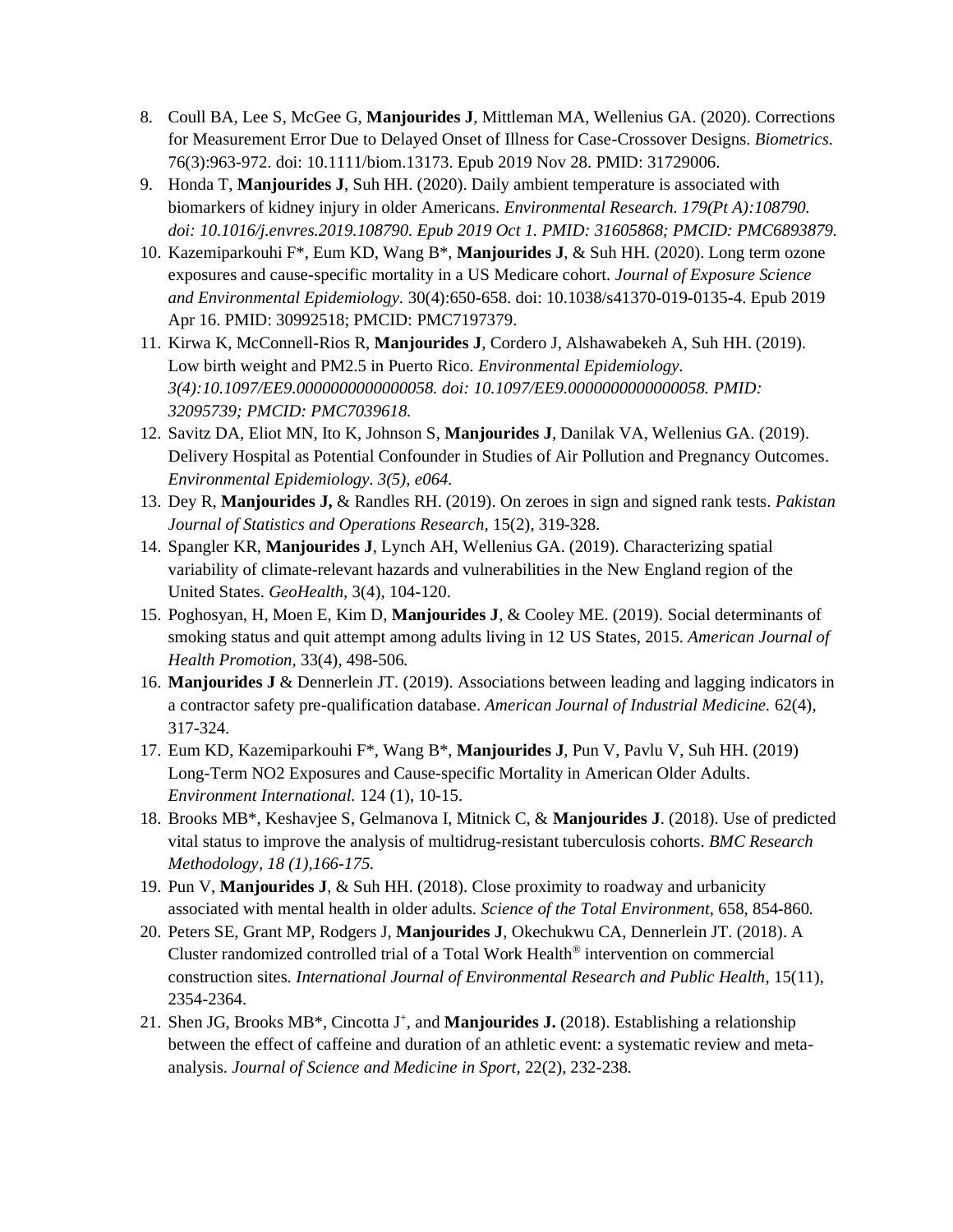- 22. Wurth R\*, Kioumourtzoglou M, Tucker KL, Griffith J, **Manjourides J**, & Suh HH. (2018) Fine Particle Sources and Cognitive Function in An Older Puerto Rican Cohort in Greater Boston. *Environmental Epidemiology*, 2(3), e022.
- 23. Pun V, **Manjourides J**, & Suh HH. (2018) Association of neighborhood greenness with selfperceived stress, depression and anxiety symptoms and in older adults. *Environmental Health,*  17(1), 39-50.
- 24. Eum KD, Suh HH, Pun V, & **Manjourides J**. (2018). Adjusting for long-term trends in incidence rates of all-cause mortality associated with annual  $PM_{2.5}$  exposure: An analysis of 20 million Medicare beneficiaries. *Environmental Epidemiology, 2(2),* e009.
- 25. **Manjourides J**, Sparer EH\*, Okechukwu CA, & Dennerlein JT. (2018). The effect of workforce mobility on intervention effectiveness estimates. *Annals of Work Exposures and Health*, 62(3), 269-280. *\*\*EDITORS'S CHOICE\*\**
- 26. Honda T\*, Pun V, **Manjourides J**, & Suh HH. (2018). Associations of long-term fine particulate matter exposure with prevalent hypertension and increased blood pressure in older Americans. *Environmental Research*, 164 (1), 1-8.
- 27. Honda T\*, Pun V, **Manjourides J**, & Suh HH. (2017). Associations between long-term exposure to ambient air pollution glycosylated hemoglobin, and diabetes. *International Journal of Hygiene and Environmental Health,* 220 (7), 1124-1132.
- 28. Pun V, Kazemiparkouhi F\*, **Manjourides J**, & Suh HH. (2017). Long-term PM2.5 exposures and cardiovascular, respiratory, and cancer mortality among Medicare enrollees. *American Journal of Epidemiology*, 186 (8), 961-969.
- 29. Tallon L\*, **Manjourides J**, Pun V, Salhi C, & Suh HH. (2017). Cognitive impacts of ambient air pollution in the National Social Health and Aging Project (NSHAP) cohort. *Environment International*, 104, 102-109.
- 30. Tallon L\*, **Manjourides J**, Pun V, Mittleman M, Kioumourtzoglou M, Coull B, & Suh HH. (2017). Erectile dysfunction and exposure to ambient air pollution in a nationally representative cohort of older men. *Environmental Health*, 16(1), 12-20.
- 31. Ponnada A\*, Haynes C\*, Maniar D, **Manjourides J**, Intille S. (2017). Microinteraction Ecological Momentary Assessment Response Rates: Effect of Microinteractions or the Smartwatch? *Proceedings of the 2017 ACM on Interactive, Mobile, Wearable and Ubiquitous Technologies, 1(3), 92-108.*
- 32. Honda T\*, Pun V, **Manjourides J**, & Suh HH. (2017). Anemia prevalence and hemoglobin levels are associated with long-term exposure to air pollution in an older population. *Environment International,* 101, 125-132.
- 33. Pun V, **Manjourides J**, & Suh HH. (2017). Association of ambient air pollution with depression, anxiety and perceived stress in older adults: results from the NSHAP study. *Environmental Health Perspectives,* 125(3), 342-348.
- 34. Tierney D, Milstein (Brooks) M\*, **Manjourides J**, Furin JJ, & Mitnick C. (2016). Outcomes for adolescents undergoing multidrug-resistant tuberculosis treatment in Lima, Peru. *Global Pediatric Health,* 3(1), 1-5.
- 35. Intille S, Haynes C\*, Maniar D, Ponnada A\*, & **Manjourides J**. (2016). μEMA: Microinteraction-based ecological momentary assessment (EMA) using a smartwatch. CHI: Conference for Computer Human Interaction. *In Proceedings of the 2016 ACM International Joint Conference on Pervasive and Ubiquitous Computing, 1124-1128.*
- 36. Zhang Z, **Manjourides J**, Cohen T, Hu Y, & Jiang, Q. (2016). Spatial measurement errors in the field of spatial epidemiology. *International Journal of Health Geographics*, 15(1), 21-33.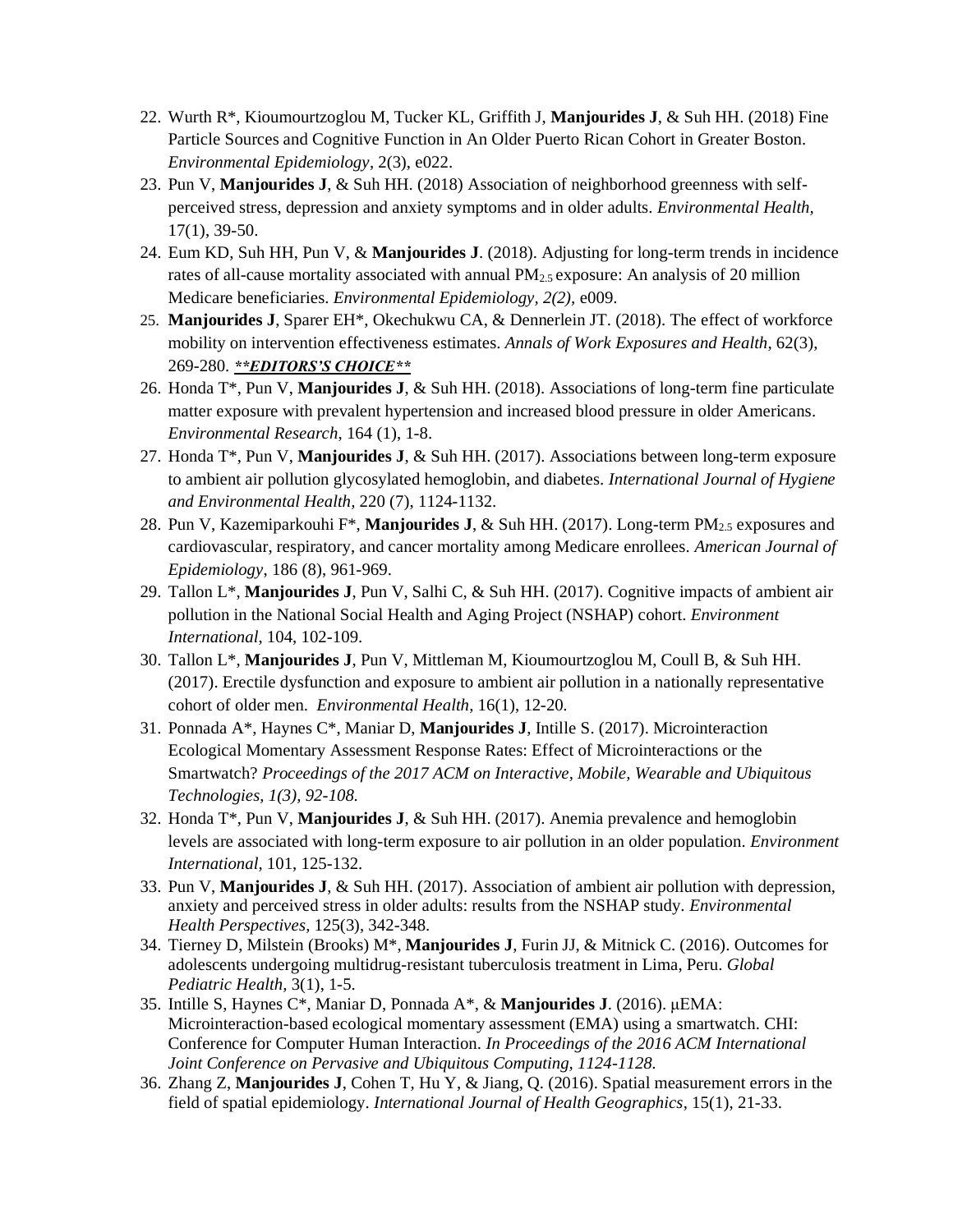- 37. Zelner J, Murray M, Becerra M, Galea J, Lecca L, Calderon R, Yataco R, Contreras C, Zhang Z, **Manjourides J,** Grenfell B, & Cohen T. (2015). Identifying hotspots of multidrug-resistant tuberculosis transmission using spatial and molecular genetic data. *Journal of Infectious Diseases*, 213(2), 287-294.
- 38. Sparer EH\*, Okechukwu CA, **Manjourides J**, Herrick R, Katz J, & Dennerlein JT. (2015). Length of time spent working on a commercial construction site and the associations with worker characteristics. *American Journal of Industrial Medicine*, 58(9), 964-973.
- 39. Yen S-C, Corkery M, Chui KK, **Manjourides J**, Yang Y-C, & Resnik LJ. (2015). Risk adjustment for lumbar dysfunction: a comparison of linear mixed models with and without inclusion of between-clinic variation as a random effect. *Physical Therapy*, 95(12), 1692-1702.
- 40. Edwards R, Bickmore T, Jenkins L, Foley M, & **Manjourides J**. (2013). Use of an interactive computer agent to support breastfeeding. *Maternal and Child Health Journal*, 17(10), 1961-1968.
- 41. Torbic H, Papadopoulos S, **Manjourides J**, & Devlin J. (2013). Impact of a protocol advocating dexmedetomidine over propofol sedation after robotic-assisted, direct coronary artery bypass surgery on duration of mechanical ventilation and patient safety. *Annals of Pharmacotherapy*, 47(4), 441-446.
- 42. Cohen T, **Manjourides J**, & Hedt-Gauthier B. (2012). Linking surveillance with action against drug-resistant tuberculosis. *American Journal of Respiratory and Critical Care Medicine*, 186(5), 399-401.
- 43. **Manjourides J**, Lin H, Shin S, Jeffery C, Contera C, Cruz J, Oswaldo J, Asencios L, & Cohen T. (2012). Identifying multidrug resistant tuberculosis transmission hotspots in a South American setting using routinely collected data. *Tuberculosis*, 92(3), 273-279.
- 44. **Manjourides J** & Pagano M. (2011). Improving chronic disease surveillance by incorporating residential history. *Statistics in Medicine*, 30(18), 2222-2233.
- 45. Park P, **Manjourides J**, Bonetti M, & Pagano M. (2009). A permutation test for determining significance of clusters with applications to spatial and gene expression data*. Journal of Computational Statistics and Data Analysis*, 53(12), 4290-4300.
- 46. Edillo F, Kiszewski A, **Manjourides J**, Pagano M, Hutchinson M, Kyle A, Arias J, Gaines D, Lampman R, Novak R, & Foppa I. (2009). The effects of latitude and longitude on the population structure of the Culex pipiens complex mosquito vectors of West Nile virus in eastern North America. *American Journal of Tropical Health & Hygiene*, 81(5), 842-848.
- 47. Ozonoff A, Jeffery C, **Manjourides J**, White L, & Pagano M. (2007). Effect of spatial resolution on cluster detection: a simulation study. *International Journal of Health Geographics*, 6(1), 52.

### *Non-refereed articles*

1. Cohen T, Lin H, Shin S, Jeffery C, Contera C, Cruz J, Oswaldo J, Asencios L, & **Manjourides J**. (2012). Re: Supporting health systems for tuberculosis through research. *Tuberculosis*, 92(4), 290.

### *Abstracts*

- 1. Sparer E, Okechukwu C, **Manjourides J**, Herrick R, Katz J, & Dennerlein JT. (2014). Patterns of site-employment of construction workers on and off commercial construction sites in New England and the relationship to musculoskeletal pain. *Occupational and Environmental Medicine*, 71(1), A5.
- 2. Noel S, **Manjourides J,** Scott T, Spiro III A, & Tucker KL. (2013). Coffee intake and cognitive functioning in men. *The FASEB Journal*, 27(1), 840.
- 3. Hickson D, Gao Y, Talegawkar S, Liu J, **Manjourides J,** Roux A, & Tucker KL. (2013). Lifecourse socioeconomic position and dietary intakes and patterns in the Jackson Heart Study. *The FASEB Journal*, 27(1), 120.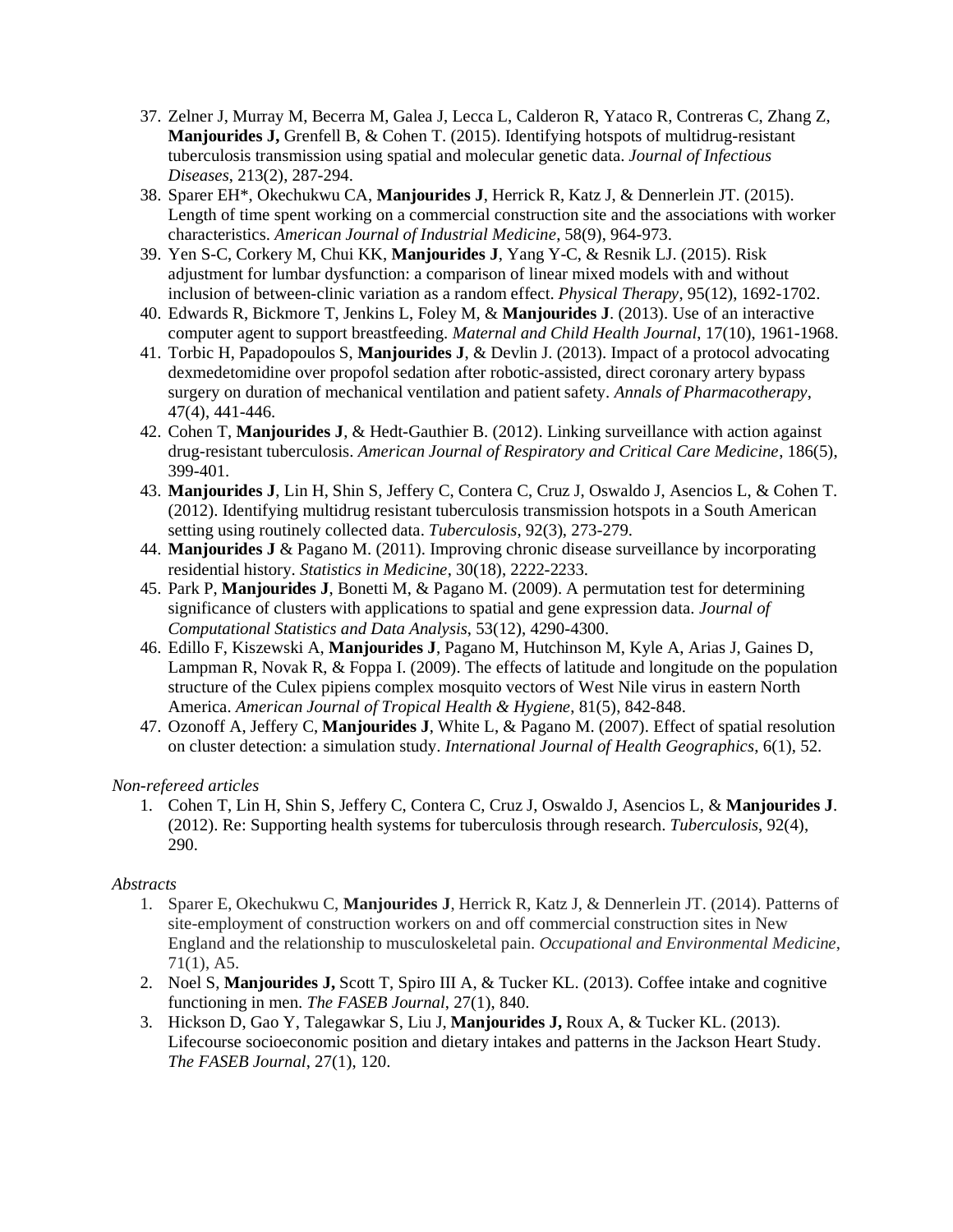- 4. Jeffery C, **Manjourides J**, Ozonoff A, & Pagano M. (2010). Incorporating data on residential history for disease mapping. *ASA Proceedings of the Joint Statistical Meetings*, Section on Statistics in Epidemiology [CD-ROM].
- 5. **Manjourides J**, Jeffery C, Ozonoff A, & Pagano M. (2007). The use of distances in surveillance. *ASA Proceedings of the Joint Statistical Meetings*, Section on Statistical Computing [CD-ROM].

## **Presentations**

*Invited*

- 1. "Environmental epidemiology in the era of big data." PROTECT Webinar series. 2017.
- 2. "Reducing bias in cohort studies with applications to air pollution epidemiology and infectious diseases." Friedman Seminar Series, Tufts University. 2017.
- 3. "Recognizing and adjusting for spatial uncertainties in health data: two case studies." Geographic Information Systems Special Interest Group (GISSIG), National Cancer Institute. Washington DC. 2015.
- 4. "Simulating the effects of interventions on a mobile work force." Seminar in Occupational and Environmental Health Research. Harvard School of Public Health. Boston, MA. 2014.
- 5. "'Viral Culture', Effective collaborations across the disciplines." (Panelist), Northeastern University Humanities Center. Boston, MA. 2014.
- 6. "Identifying multidrug resistant tuberculosis transmission hotspots using routinely collected data." International Society for Disease Surveillance. San Diego, CA. 2013.
- 7. "Improving disease surveillance by incorporating residential histories." Department of Biostatistics, University of Oslo. Norway. 2010.
- 8. "Improving disease surveillance by incorporating residential histories." American Public Health Association (APHA). Philadelphia, PA. 2010.

### *Contributed*

- 1. Kazemiparkouhi F, Eum KD, Wang B, **Manjourides J**, Pun VC, Pavlu V, Suh HH. Impact of Long-term Exposure to PM2.5 Sources on Cause-Specific Mortality in U.S. Medicare Beneficiaries*. 32nd Annual Conference of* the *International Society for Environmental Epidemiology.* Virtual. August 2020.
- 2. Carpenito T, **Manjourides J**. Multiple Imputation By Super Learning (MISL). Presentation at: Symposium on Data Science and Statistics, 2020 Jun 3-5 ; virtual.
- 3. Zimmerman E, **Manjourides J,** et al. Associations between in utero phthalate exposure and nonnutritive suck: a measure of early neurodevelopment. *International Society for Environmental Engineering.* Utrecht, Netherlands. 2019.
- 4. Dennerlein JT, **Manjourides J,** et al. Fitting an intervention in to the context of small construction sub-contractor company: Lessors learned from a pilot study. *Work, Stress, and Health Conference*. Philadelphia, PA. November 2019.
- 5. Dennerlein JT, **Manjourides J,** et al. Partnering with construction companies for health and safety research adds value in a shared mission for improvement. *Work, Stress, and Health Conference.* Philadelphia, PA. November 2019.
- 6. Dennerlein JT, **Manjourides J**, et al. Implementing an ergonomics program on commercial construction worksites reduced new incidents of pain and injury: Results from a cluster randomized controlled trial. *Proceedings of the 10th International Scientific Conference on the Prevention of Work-related Musculoskeletal Disorders, PREMUS 2019.* Bolgna, It. September 2019.
- *7.* Hines M, Zimmerman E, …, **Manjourides J**, et al. Infant non-nutritive suck and its relation to prenatal exposures to parabens and parental stress. *US Developmental origins of health and disease society annual meeting.* Chapel Hill, NC. September 2019.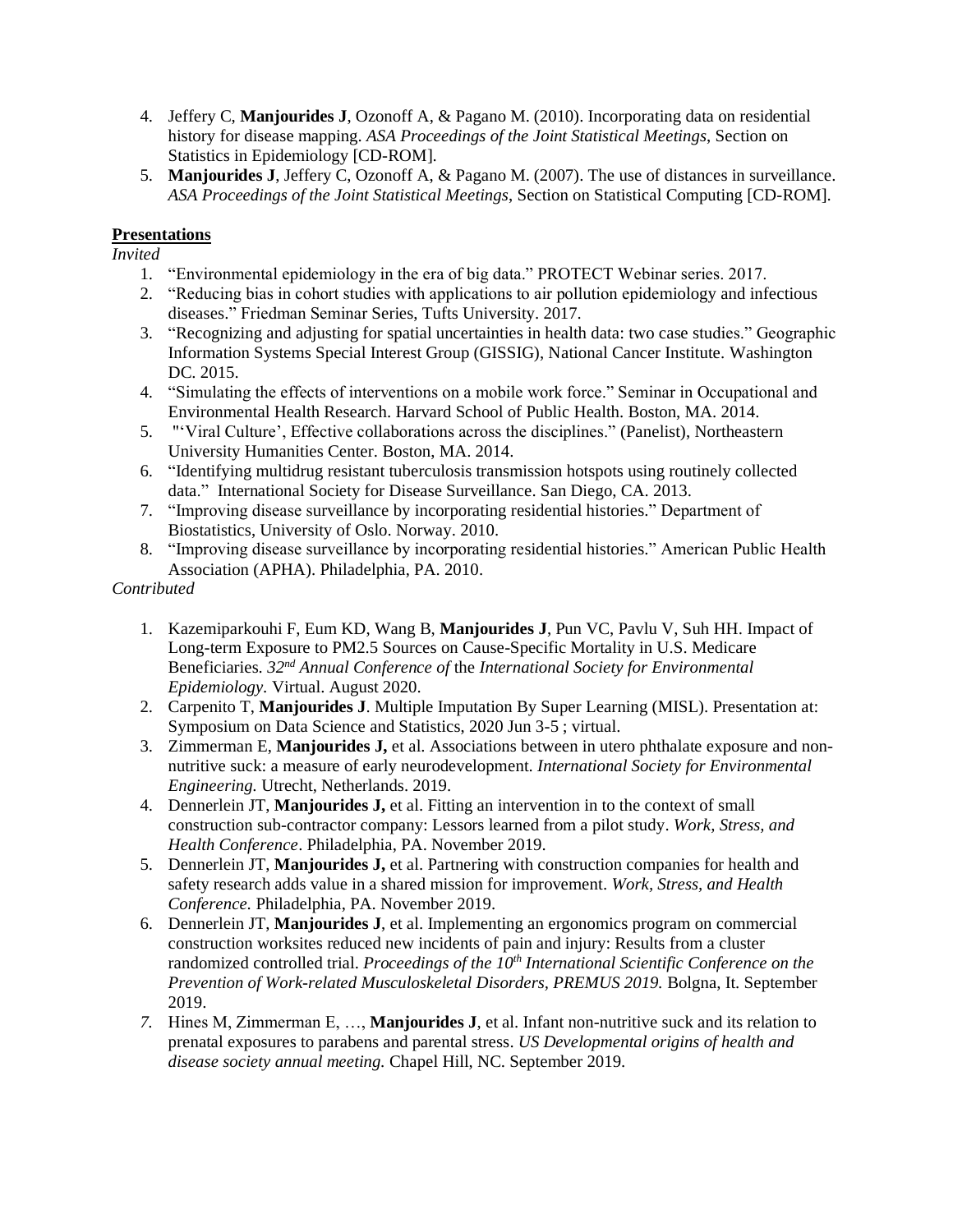- *8.* Zimmerman E, …, **Manjourides, J**, et al. An Examination of Non-nutritive Suck in Relation to Prenatal Environmental Exposures and Subsequent Neurodevelopment. *Society for Research in Child Development.* Baltimore, MD. March 2019.
- 9. **Manjourides J** & Dennerlein JT. Testing the associations between leading and lagging indicators in a contractor safety pre-qualification database. *National Occupational Injury Research Symposium (NOIRS).* Morgantown, WV. October 2018.
- 10. Zimmerman E, Watkins D, **Manjourides J**, Hines M, Huerta-Montanez G, Rosario Z, Feric Z, Velez-Vega C, Cordero JF, Meeker J, Alshawabkeh A. Examing the association between nonnutritive suck and phthalate exposure *in utero*. *Pediatric Academic Societies Meeting*. Baltimore, MD. April 2019.
- 11. Honda T, **Manjourides J**, & Suh HH. Daily ambient temperature is associated with biomarkers of kidney injury in older Americans. *2018 Annual Conference of the International Society of Environmental Epidemiology*. Ottawa, CA. July 2018.
- 12. Eum KD, Wang B\*, **Manjourides J**, Kazemiparkouhi F\*, Pun VC, Pavlu V, & Suh HH. Longterm NO2 exposures and cause-specific mortality in American older adults. *2018 Annual Conference of the International Society of Environmental Epidemiology*. Ottawa, CA. July 2018.
- 13. **Manjourides J**, Sparer EH, Okechuckwu CA, & Dennerlein JT. Evaluating programs on dynamic construction sites: The effect of workforce mobility on intervention effectiveness estimates. (*Plenary Session*) *Total Worker Health 2nd International Symposium*. Washington DC. May 2018.
- 14. Milstein M\*, Gelmanova I, Keshavjee S, **Manjourides J**. A prediction model of mortality after initial treatment outcome in multidrug-resistant tuberculosis patients. *2017 UNION World Conference on Lung Health*. Guadalajara, Mexico. October 2017. (Accepted)
- 15. Milstein M\*, Mitnick C, **Manjourides J**. Protective effect of MDR-TB treatment on death underestimated by informative censoring. *2016 UNION World Conference on Lung Health*. Liverpool, United Kingdom. October 2016.
- 16. Tallon L\*, **Manjourides J**, & Suh HH. Air pollution and erectile dysfunction in older men. *2016 Conference of the American Journal of Public Health Association*. Denver, CO. October 2016.
- 17. Eum KD, Suh HH, Pun V, & **Manjourides J**. Adjusting for long-term temporal trends in incidence rates of all-cause mortality associated with 1-year average  $PM_{2.5}$  concentrations: an analysis of over 20 million Medicare beneficiaries between 2000-2012. *2016 Annual Conference of the International Society of Environmental Epidemiology*. Rome, Italy. September 2016.
- 18. Tallon L\*, **Manjourides J**, Pun V, & Suh HH. Cognitive impacts of ambient air pollution in the National Social Health and Aging Project (NSHAP) cohort. *2016 Annual Conference of the International Society of Environmental Epidemiology*. Rome, Italy. September 2016.
- 19. Pun V, **Manjourides J**, & Suh HH. Exposure to traffic pollution and increased risk of depressive and anxiety symptoms in older adults. *2016 Annual Conference of the International Society of Environmental Epidemiology*. Rome, Italy. September 2016.
- 20. Honda T\*, Pun V, **Manjourides J**, & Suh HH. Associations between long-term exposure to air pollution, glycosylated hemoglobin and diabetes. *2016 Annual Conference of the International Society of Environmental Epidemiology*. Rome, Italy. September 2016.
- 21. Pun V, Kazemiparkouhi F<sup>\*</sup>, Manjourides J, & Suh HH. Long-term  $PM_{2.5}$  exposures and cardiovascular, respiratory, and cancer mortality among Medicare enrollees*. Annual Conference of the International Society of Environmental Epidemiology*. Rome, Italy. September 2016.
- 22. Kazemiparkouhi F\*, Pun V, Eum KD, **Manjourides J**, & Suh HH. Incidence rates of causespecific mortality associated with yearly ozone concentrations: an analysis of over 15 million Medicare beneficiaries between 2000-2008. *2016 Annual Conference of the International Society of Environmental Epidemiology*. Rome, Italy. September 2016.
- 23. **Manjourides J.** Developing advanced statistics for beep baseball, and adaptive form of baseball for blind and visually impaired athletes. *SaberSeminar*. Boston MA. 2015.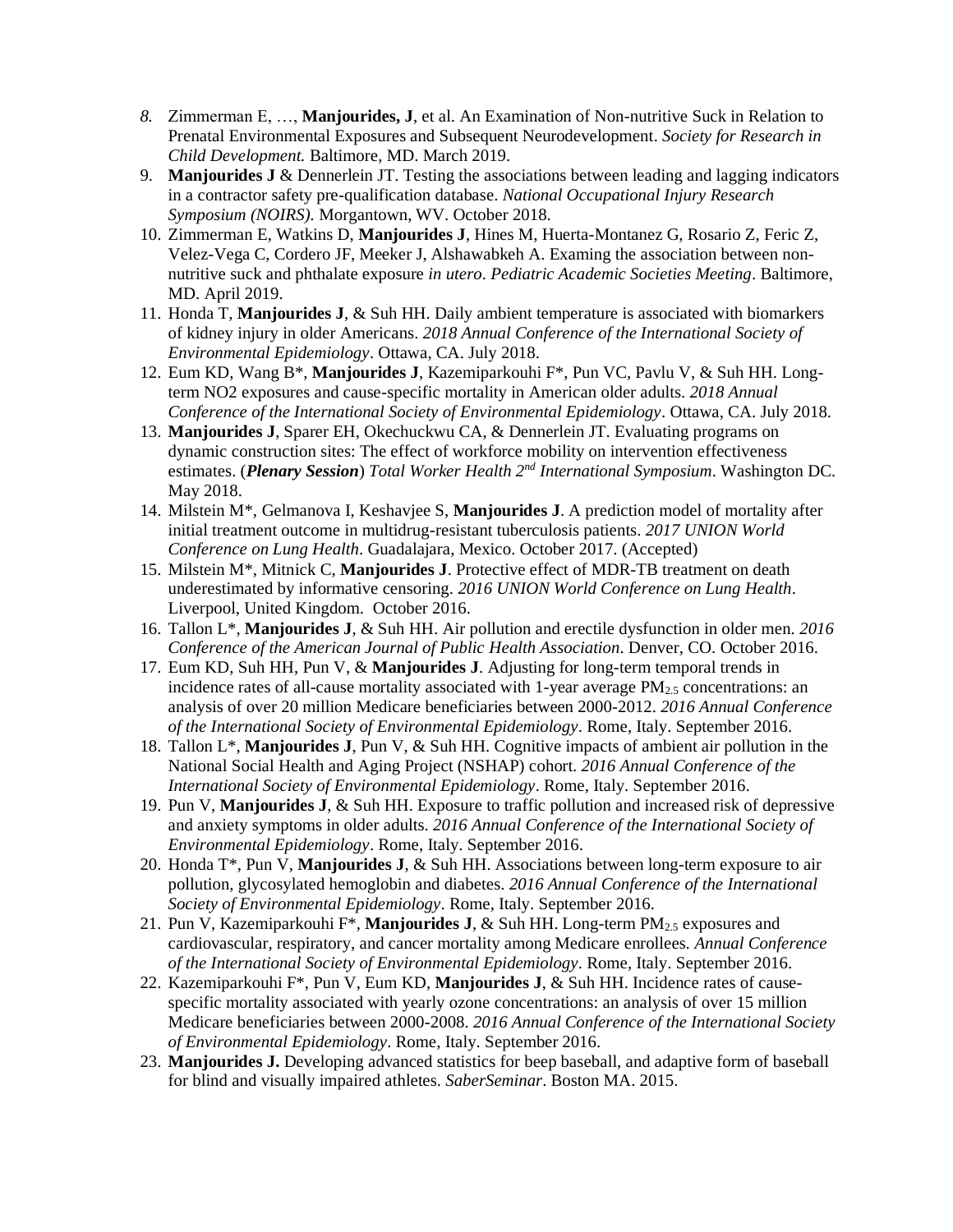- 24. **Manjourides J**, Sparer E\*, & Dennerlein JT. Designing health interventions for construction workers: implications of length-biased sampling. *Work Stress and Health*. Atlanta, GA. 2015.
- 25. Tallon L\*, Pun V, **Manjourides J**, & Suh HH. Air pollution and erectile dysfunction in older men. *2015 Annual Conference of the International Society of Environmental Epidemiology*. Sao Paolo, Brazil. August 2015.
- 26. Pun V, **Manjourides J**, & Suh HH. Air pollution and adverse psychological health in older adults: results from the NSHAP study. *2015 Annual Conference of the International Society of Environmental Epidemiology*. Sao Paolo, Brazil. August 2015.
- 27. Milstein M\*, Tierney D, **Manjourides J**, Furin J, & Mitnick C. Outcomes for adolescents undergoing multidrug-resistant tuberculosis treatment in Lima, Peru. *2015 UNION World Conference on Lung Health*. Cape Town, South Africa. December 2015.
- 28. **Manjourides J,** Sparer E\*, & Dennerlein JT. Simulating the effects of interventions on a mobile work force. *1st International Symposium to Advance Total Worker Health, National Institute for Occupational Safety and Health*. Bethesda, MD. 2014.
- 29. Sparer E\*, **Manjourides J**, & Dennerlein JT. Patterns of site-employment of construction workers on and off commercial construction sites in new England and the relationship to musculoskeletal pain. *24th International Epidemiology in Occupational Health (EPICOH)*. Chicago, IL. 2014.
- 30. Tallon L\*, **Manjourides J,** Pun V, & Suh HH. Cognitive impacts of air pollution. *International Society for Environmental Epidemiology*. Seattle, WA. 2014
- 31. **Manjourides J,** Jeffery C, & Pagano M. Disease mapping with spatially uncertain data. *2012 International Society for Disease Surveillance Conference*. San Diego, CA. 2012
- 32. **Manjourides J** & Pagano M. Improving disease surveillance by incorporating residential histories. *The CDC Statistical Advisory Symposium on Statistical Methods. InfoFusion*. Decatur, GA. 2009
- 33. **Manjourides J** & Pagano M. Improving disease surveillance by incorporating residential histories*. Spring Meeting of the Eastern North American Region (ENAR) of the International Biometric Society*. San Antonio, TX. 2009.

### **Posters**

- 1. Honda T, **Manjourides J**, Suh HH. Residential Greenspace is Associated with CRP Levels in Older Adults. *32nd Annual Conference of* the *International Society for Environmental Epidemiology.* Virtual. August 2020.
- 2. Honda T, **Manjourides J**, Suh HH. Residential Urbanicity is Associated with Glycosylated Hemoglobin Levels in Older Adults. *32nd Annual Conference of* the *International Society for Environmental Epidemiology.* Virtual. August 2020.
- 3. Carpenito T, Dennerlein J, **Manjourides J**. The Ecological Fallacy of Safety on Commercial Construction Sites. Poster at: American Public Health Association, 2020 Oct 24-28 ; virtual.
- 4. Vanni J<sup>+</sup>, Manjourides J, Kessler R, Curry A, Master C, Arbogast K. Effect of comorbidities on the clinical course of youth concussion. Northeastern University RISE: 2018.
- 5. Brooks MB & **Manjourides J**. Estimating bias due to informative censoring in multidrugresistant tuberculosis cohort analyses: a simulation study. *Society for Epidemiologic Research Annual Meeting*. Baltimore, MD. 2018.
- 6. Savitz DA, Eliot M, Danilack VA, **Manjourides J**, & Wellenius GA. Is Delivery Hospital an Unrecognized Confounder in Studies of Air Pollution and Pregnancy Outcome? *Society for Epidemiologic Research Annual Meeting*. Seattle, WA. 2017.
- 7. **Manjourides J**, Hickson D, Talegawkar S, Liu J, & Tucker KL. The effects of neighborhood and individual level covariates on individual dietary patterns: The Jackson Heart Study. *Experimental Biology*. Boston, MA. 2013.
- 8. Noel S, **Manjourides J**, Scott TM, Spiro A, & Tucker KL. Coffee intake and cognitive function in Men. *Experimental Biology*. Boston, MA. 2013.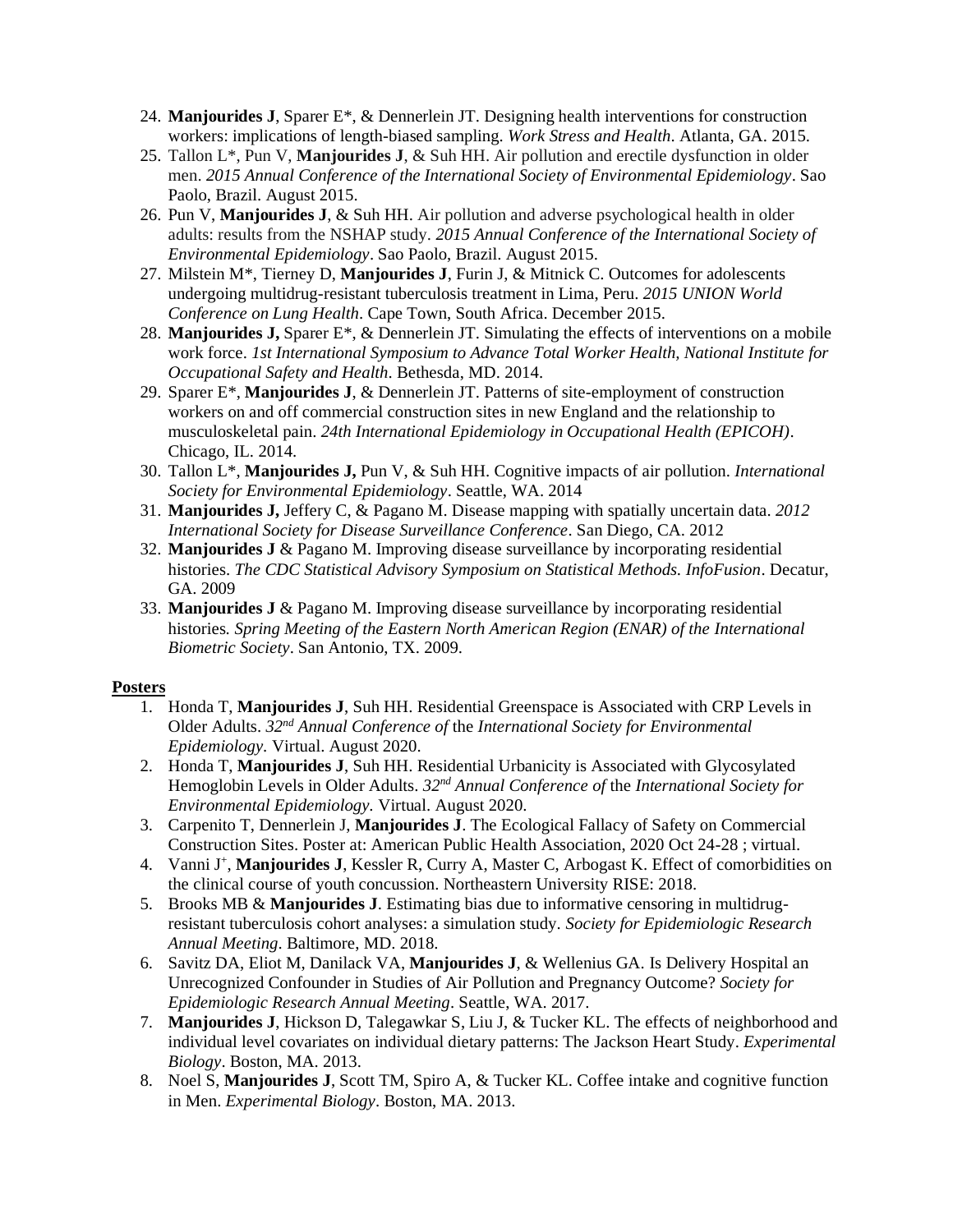9. **Manjourides J** & Pagano M. Application of the M-Statistic to two-sample spatial data. *The Freeman Symposium at the Harvard School of Public Health.* Boston, MA. 2007.

## **Research Grant Applications**

*External (Active)*

- 1. **P54 Puerto Rico Testsite for Exploring Contamination Threats (PROTECT).** Source: NIH/NIEHS. Annual Direct: \$2,324,300. Total Direct: \$11,621,501. Period 12/01/2019- 11/30/2024. Role: Core Co-Lead (PI: Alshawabkeh).
- 2. **UG3 Environmental Influences on Child Health Outcomes in Puerto Rico (ECHO-PRO)**. Source: NIH/ NIEHS. Amount: \$2,287,799. Period: 09/01/16-08/31/2023. Role: Co-Investigator (PI: Alshawabkeh).
- 3. **U19 Integrated Worksite Approaches for Worker Wellbeing**. Source: CDC. NU Total Amount: \$839,107. Period: 09/01/16-08/31/2021. Role: Project 2: Co-Principal Investigator (PI: Sorenson).
- 4. **R01 Accelerating the development of novel methods to measure 24-hour physical behavior.** Source: NIH. Amount: 2,161,196. Period: 7/1/2020 – 6/30/2024. Role: Co-Investigator (PI: Intille).
- 5. **R01 Planning and Updating in Frontoparietal Networks for Grasping.** Source: NIH. Amount: \$1,897,994. Period 09/01/2020 – 08/31/2025. Role: Co-Investigator (PI: Tunik)

## *External (Pending)*

- 1. **[Pending] R21 A Machine learning approach to predicting safety outcomes: Applications in construction.** Source: CDC/NIOSH. Annual Direct: \$123,584. Total Direct: \$253,365. Period: 09/01/2019 – 08/31/2021. Role: Principal Investigator.
- 2. **[Pending] R01 Dynamics of smoking behavior within the social networks of adults with tobacco-related cancers.** Source: NIH. Annual Direct: \$540,820 Total Direct: \$2,826,082. Period: 09/01/17-08/31/22**.** Role: Co-Investigator (PI: Poghosyan).
- 3. **[***Pending***] R21 Examining Sucking, Feeding, and Cardiorespiratory Patterning in Zika-Exposed Infants in Puerto Rico.** Source: NIH. Annual Direct: \$170,680 Total Direct: \$321,294. Period: 04/01/2018-08/31/2020**.** Role: Co-Investigator (PI: Zimmerman).
- 4. **[***Pending***] R01 Air Pollution and Other Antecedents of Cognitive Disorders in Early Childhood: An Analysis of a Complete Massachusetts Birth Cohort.** Source: NIH. NU Annual Direct: \$115,314. NU Total Direct \$480,886. Period: 07/01/19-06/30/24**.** Role: Sub Co-Investigator (PI: Suh).
- 5. **[***Pending***] R01 Air Pollution Mortality Risk: A Hybrid Epidemiology – Data Mining – Visualization Approach to Explore Spatiotemporal Heterogeneity Across All ZIP Code Areas of the Coterminous US.** Source: NIH. NU Annual Direct: \$111,373. NU Total Direct: \$664,839. Period: 09/01/19-08/31/24**.** Role: Sub-PI (PI: Suh).

## *External (Completed)*

- 1. **R21 Point-and-Click Accelerometer Data Visualization and Interpretation: Enabling Researchers to Use Validated State-of-the-Art Machine Learning Approaches on Sensor Data at Any Scale.** Source: NIH. Annual Direct: \$465,782 Total Direct: \$1,936,041. Period: 04/01/17-03/31/21. Role: Co-Investigator (PI: Intille).
- 2. **R21 Examining the Interplay of Sucking, Feeding, and Vocal Development in the First Year of Life.** Source: NIH. Amount: \$300,000. Period: 09/01/2017-08/31/2020**.** Role: Co-Investigator (PI: Zimmerman).
- 3. **P50 Center for Research on Early Childhood Exposure and Development in Puerto Rico (CRECE).** Source: NIEHS/ EPA. Total Amount: \$4,999,537. Period: 9/1/2015-8/31/2019. Role: Project 1: Subcontract PI, Project 2: Co-Investigator (PI: Alshawabkeh).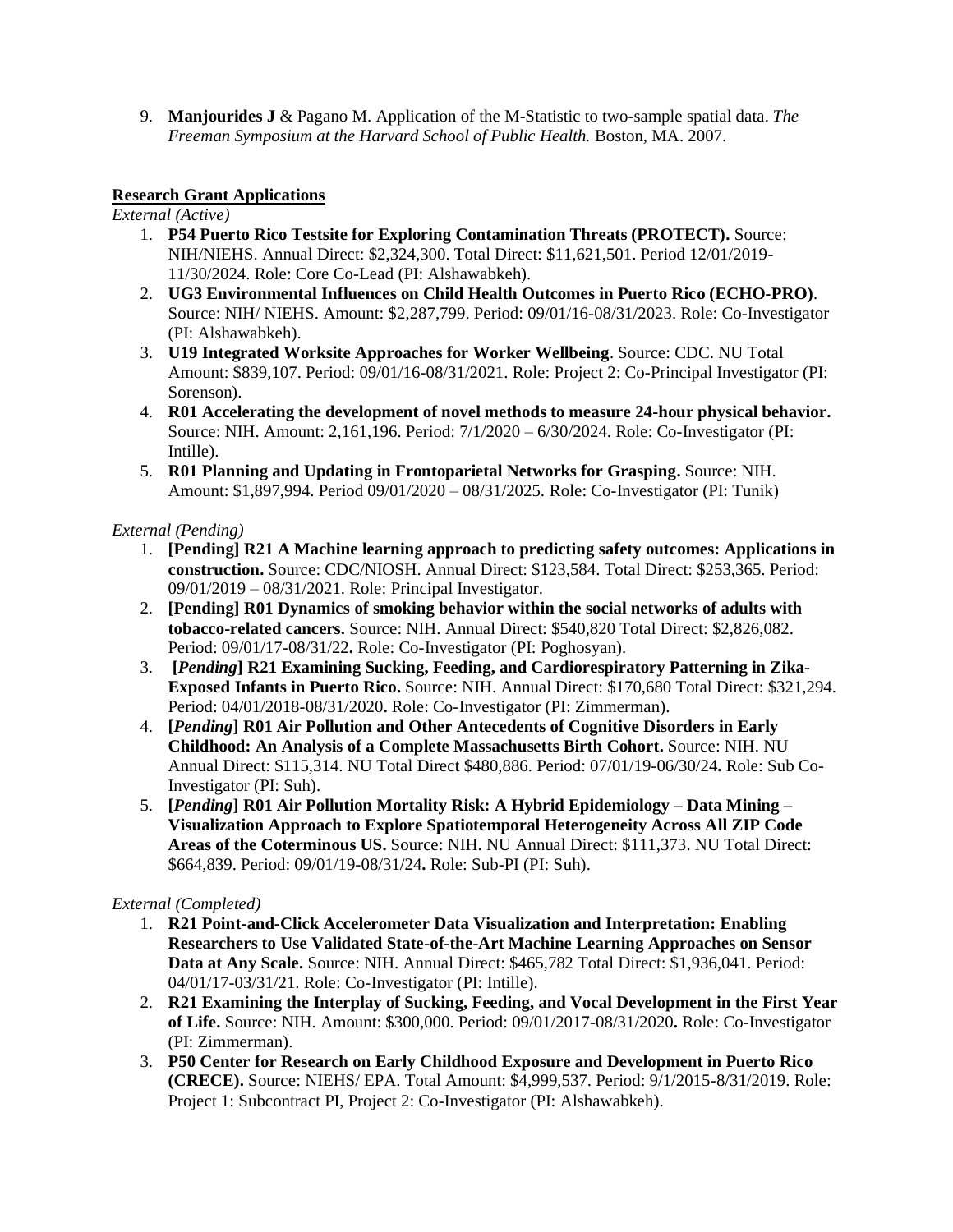- 4. **U60 Development and Evaluation of Contractor Safety Pre-Qualification Tool.** Source: NIOSH/CPWR. Amount: \$986,000. Period: 09/1/2014-08/31/2019. Role: Co-Investigator (PI: Dennerlein).
- 5. **Development of a Medicare Cohort Dataset for Use in Air Pollution Epidemiological Research.** Source: Electric Power Research Institute. Amount: \$623,868. Period: 08/15/2014- 03/31/2016**.** Role: Co-Investigator (PI: Suh).
- 1. **R01 Impact of Air Pollution, Weather, and Lifestyle on Health in Older Americans.** Source: NIH/NIEHS**.** Amount: \$1,290,167**.** Period:10/1/2013-09/30/2017. Role: Co-Investigator (PI:Suh).
- 2. **Examination of Dose-Response Curves for Low Chronic Ambient Fine Particulate Concentrations and Mortality using the Medicare Cohort Dataset**. Source: Electric Power Research Institute. Amount: \$150,735. Period: 04/01/2015-12/31/2016. Role: Co-Investigator (PI: Suh).
- 3. **Randomized Control Trial of a Whole-Body Vibration Intervention on Truck Drivers.**  Source: NIOSH. Amount: \$2,199,302. Period: 09/1/2013-08/31/2018**.** Role: Co-Investigator (PI: Dennerlein).
- 4. **Using Novel Big Data Approaches to Improve Public Health**. Source: Electric Power Research Institute. Amount \$50,000. Period:07/1/2015-09/30/2016. Role: Co-Investigator (PI: Suh).
- 5. **U19 Project B: Integrated Approaches to Health and Safety in a Dynamic Construction Work Environment**. Source: CDC. Amount: 1,348,275. Period: 9/1/2011-8/31/2016. Role: Co-Investigator (PI: Sorensen).
- 6. **R21 Multilevel Determinants of Cardiovascular Disease Risk in African Americans**. Source: NIH/NINR**.** Amount: \$326,014. Period: 4/1/12-3/31/17. Role: Co-Investigator (PI: Tucker)**.**
- 7. **Expanding Use of a Computer Agent to Support Breastfeeding**. Source: Hood Foundation. Amount: \$136,364. Period: 8/1/2012-7/31/2014. Role: Statistician (PI: Edwards).
- 8. **Randomized Controlled Trial of a Whole-Body Vibration Intervention in Truck Drivers**. Source: State of Washington, Department of Labor and Industries**.** Amount: \$31,905. Period: 12/01/2012-10/31/2013. Role: Co-Investigator (PI: Johnson).

## *Internal (Completed)*

- 1. **Development and Modification of an Image-based Implicit Food Attitude Measure** Source: Northeastern University College of Arts, Media, and Design Faculty Research and Creative Incentive Grants (FRCAIG). Role: Co-Investigator (PI: Lu). Amount \$10,000. Period: 05/01/2016-04/30/2017.
- 2. **Simulation of Construction Workers to Estimate and Mitigate the Effects** Source: HSPH/NIH**.** Amount: \$22,067. Period: 01/01/2014-12/31/2014. Role: Co-Principal Investigator**.**
- 3. **A Spatial and Temporal Analysis of Drug Overdose and Homicide Mortality in Miami Communities.** Source: Northeastern University Program on Health Policy and Law. Amount: \$6,500. Period: 09/01/2012-08/31/2013. Role: Co-Principal Investigator.

# **TEACHING**

# **Northeastern University**

- 1. **Instructor, Course Developer***.* Biostatistics in Public Health (PHTH 5210). Graduate. Taught Spring 2012 (24 students), Fall 2012 (10 students), Fall 2013 (49 students).
- 2. **Instructor**. College: An Introduction (HSCI 1000). Undergraduate. Taught Fall 2012 (18 students), Spring 2021 (22 students).
- 3. **Instructor, Course Developer***.* Applied Regression Analysis (PHTH 6210). Graduate. Taught Spring 2013 (6 students), Spring 2014 (16 students), Spring 2015 (13 students), Spring 2017 (14 students).
- 4. **Instructor, Course Developer***.* Foundations of Biostatistics (PHTH 2210). Undergraduate. Taught Fall 2014 (10 students), Fall 2015 (16 students), Fall 2017 (43 students), Spring 2020 (13 students)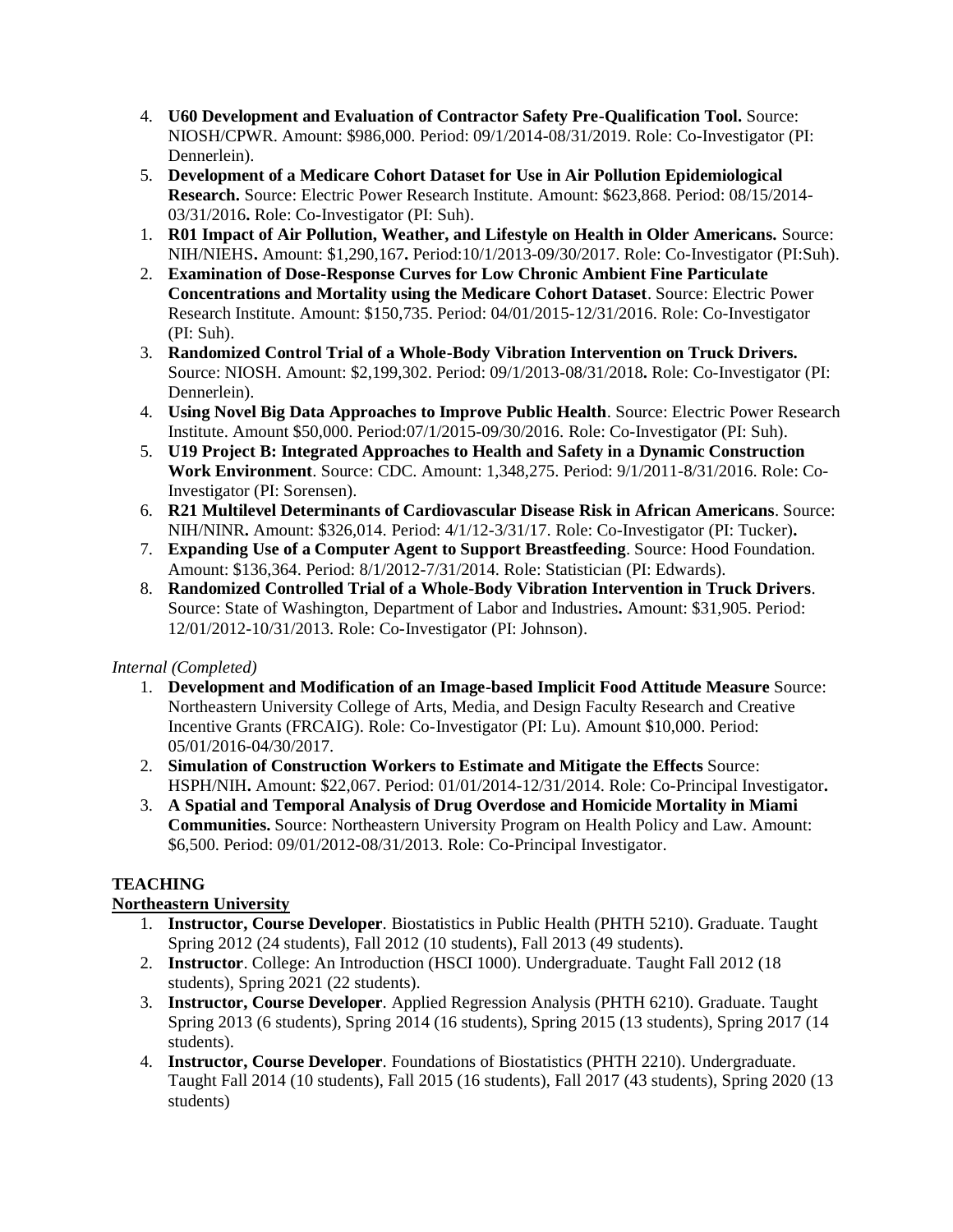- 5. **Instructor, Course Developer***.* ONLINE Foundations of Biostatistics (PHTH 2210). Undergraduate. Taught Fall 2020 (10 students), Spring 2020 (12 students). Spring 2021 (17 students).
- 6. **Instructor, Course Developer***.* ONLINE Biostatistics in Public Health (PHTH 5210). Graduate. Taught Spring 2015 (17 students), Spring 2016 (15 students), Spring 2017 (22 students), Spring 2018 (22 students), Spring 2019 (24 students), Spring 2020 (30 students), Spring 2021 (32 students).
- 7. **Instructor, Course Developer**. Survival Analysis (PHTH 9999). Graduate. Taught Spring 2016 (9 students).
- 8. **Guest Lecturer**. Community and Public Health (PHTH 2350). Undergraduate. One lecture in each of Fall 2012, Spring 2013, Fall 2014, Spring 2016, Fall 2016.
- 9. **Guest Lecturer**. Foundations of Biostatistics (PHTH 2210). Undergraduate. Two lectures in Spring 2016.

# **External Guest Lectures**

1. Intro. to Disease Surveillance, Harvard School of Public Health, Spring 2013

## **ADVISING AND MENTORING Doctoral Students**

*Primary Mentor*

- 1. Thomas Carpenito, Ph.D. candidate, Population Health.
- 2. Sara Burns, Ph.D. candidate, Population Health.
- 3. Meredith Milstein, Ph.D., Population Health, 2017 Department of Health Sciences. December 2017. (Current position: Postdoctoral Fellow, Department of Global Health, Harvard Medical School).

## *Committee Member*

- 1. Michael Williams, Ph.D. candidate, Population Health.
- 2. Joan W. Hanania, Ph.D. candidate, Counseling Psychology.
- 3. Fatemeh Kazemiparkouhi, Ph.D. candidate, Population Health.
- 4. Lindsay Tallon, Ph.D., Population Health, 2017. Environmental Factors in Health: Assessing Air Pollution and Neighborhood Impacts on Vascular and Cognitive Health.
- 5. Trent Honda, Ph.D., Population Health, 2016. Long-term Air Pollution Exposure and Cardiovascular Risk Factors in Older Americans.
- 6. Michael Grant, Sc.D. Environmental and Occupational Medicine and Epidemiology, Harvard School of Public Health, 2016. The Role of Safety Inspections Within Health and Safety Interventions in Dynamic Workplaces.
- 7. Ce Gao, Ph.D. Bioinformatics, 2015. Unsupervised Data Mining Applications on High Dimensional Gene Expression Time Series in Toxicogenomics.

## **MPH Student Advising**

*Primary Capstone Mentor*

- 1. Michelle Reid, MPH (2017). Associations between dietary intake, sleep continuity, and symptom severity: The Multi-Ethnic Study of Atherosclerosis.
- 2. Olubunmi Oladunjoye, MPH (2017). Evaluation of an Anticoagulation Guideline in a Tertiary Pediatric Hospital.
- 3. Ahmad Al-Moujaded, MPH (2017). Patterns of glaucomatous visual field loss associated with diabetes status & other clinical correlates using computationally derived visual field archetypes.
- 4. Geeta Kamarthi, MPH (2016). Systematic Review of Non-alcoholic Fatty Liver Disease and Non-alcoholic Steatohepatitis in Adults in the United States.
- 5. Thomas Wickham, MPH (2016). Evaluation of a Youth Engagement Program on Stroke.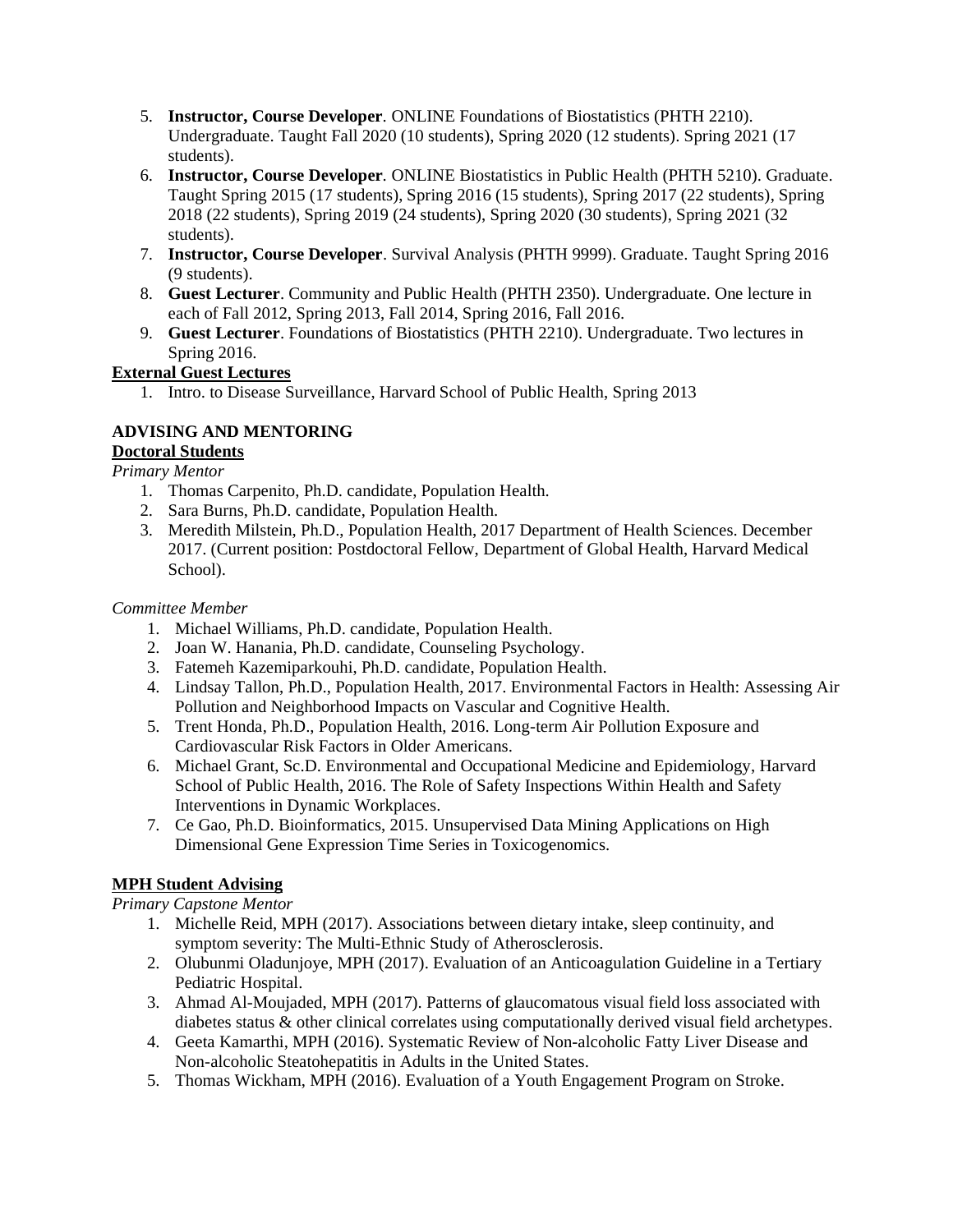- 6. Christina Haughton, MPH (2014). Nutritional Status and Weight Changes Among Pediatric Stem Cell Transplant Patients.
- 7. Jillian Newsam, MPH (2014). Optimizing Prevention and Screening Services for the Massachusetts Department of Public Health Office of HIV/AIDS
- 8. Meredith Milstein, MPH (2013). Implications of a Systematic Review on Pediatrics with Tuberculosis Meningitis for Clinical Treatment Guidelines.

# *Capstone Committee Member*

- 1. Cassandra O'Connell, MPH Candidate
- 2. Patrick Henrick, MPH Candidate. Cross-Sectional Analysis of Environmental Factors Influencing the Diagnosis of Waldenström's Macroglobulinemia.
- 3. Courtney Mitterling, MPH (2017). Factors Associated with Student Dropout at Year Up Greater Boston: A Psychosocial Focus on Trauma, Mental Health, Family Cohesion, and Race.
- 4. Heba Abolaban, MPH (2016). Implementation and Analysis of Randomized Control Trial Supporting Breastfeeding Mothers by Using a Virtual Computer Agent.
- 5. Caitlyn Haynes, MPH (2015). Measuring the Compliance and Sustainability of Micro Ecological Momentary Assessments (μEMA) on Smart Watches.
- 6. Victoria Nielson, MPH (2014). A Statistical Analysis of the Association between Parenting Stress and Receipt of Public Assistance.
- 7. Amna Umer, MPH (2012). Public Health and Infant Feeding Tutorial: A Pilot Study

# **Undergraduate Student Advising**

*Primary Capstone Advisor:*

- 1. Sophia Broberg, Department of Health Sciences
- 2. Julia Vanni, BA (2018) Department of Health Sciences
- 3. Jessica Cincotta, BA (2017) Department of Health Sciences
- 4. Aaron Yagoda, BA (2016) Department of Health Sciences

# **SERVICE**

## **Department of Health Sciences**

Quantitative Methods Faculty Search Committee (Co-Chair) 2017 Population Health PhD Written Exam Committee 2014, 2015, 2016, 2017 Population Health PhD Committee 2013, 2014, 2015, 2016, 2017, 2018 MPH Community Outreach Committee 2012, 2013, 2014, 2015, 2016, 2017 Health Education Faculty Search Committee 2015 Epidemiology Faculty Search Committee 2013 Workload and Merit Review Committee 2012, (Chair) 2013 Social Determinants of Health Faculty Search Committee 2012 Biostatistics Search Committee 2017 Biostatistics Search Committee (Chair) 2018 Undergraduate Program Committee 2019-present Health Economics Faculty Search Committee 2019-2020 Environmental Health Faculty Search Committee 2020-2021

## **Bouvé College of Health Sciences**

Biostatistics Service Center (Associate Director) 2015, 2016, 2017, 2018 BCHS Dean Search Committee (Chair) 2019

## **Northeastern University**

Research Computing Advisory Committee (Bouvé representative) 2017 - present